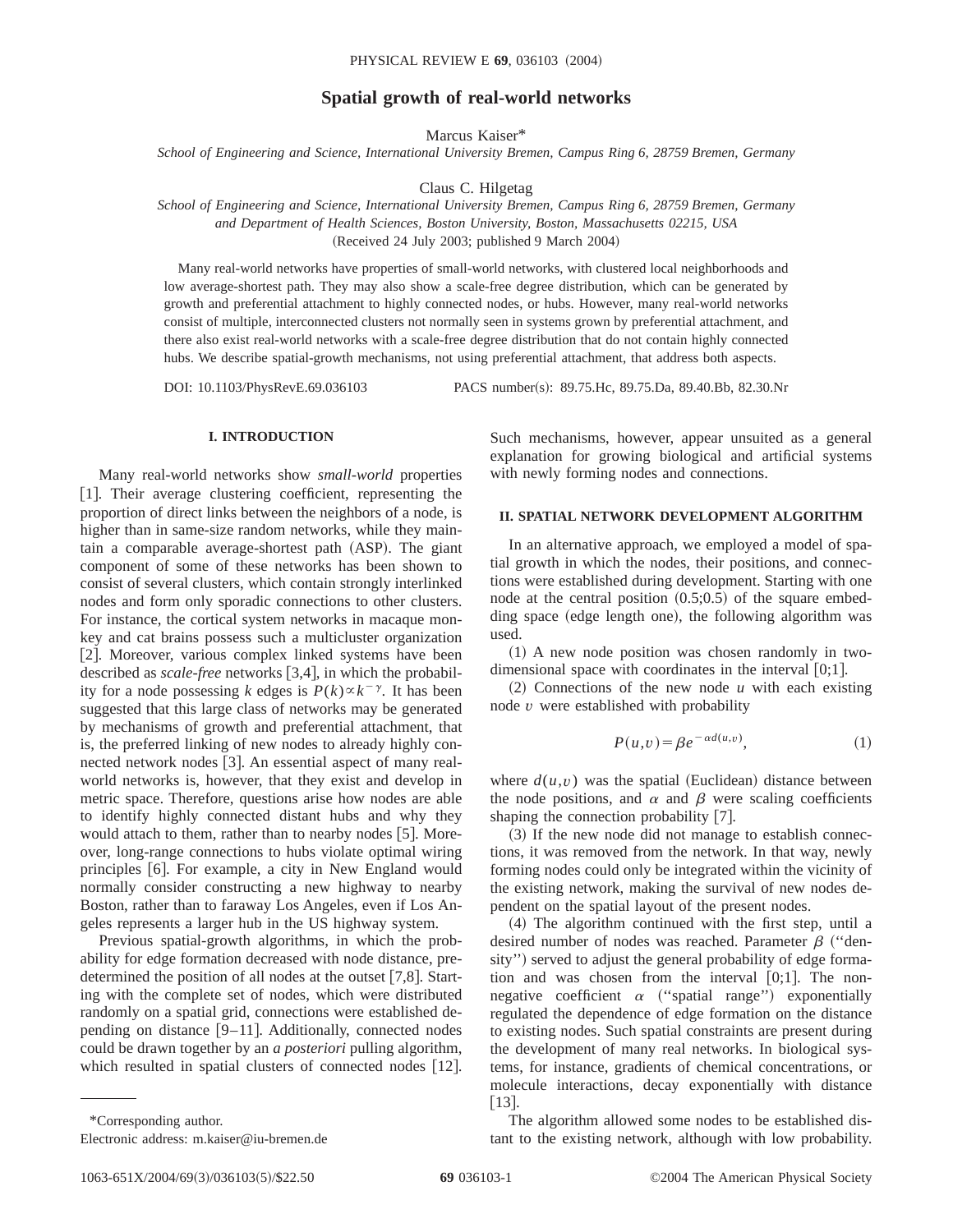Subsequent nodes placed near to such ''pioneer'' nodes would establish connections with them and thereby generate new highly connected regions away from the rest of the network. Through this mechanism multiple clusters were able to arise, resulting in networks in which nodes were clustered topologically as well as spatially.

In a slightly modified approach the growth model could employ a power law to describe the dependence of edge formation on the spatial distance of nodes:

$$
P(u,v) = \sigma d(u,v)^{-\tau}.
$$
 (2)

By this mechanism the probability of establishing distant nodes would be increased even further. For example, simulating networks of similar size  $(50$  networks;  $n=100$ ; density $=0.04$ ; square embedding space edge length 100) for both types of distance dependencies, the power law  $[Eq. (2),]$  $\sigma=1$ ,  $\tau=1$ ] resulted in higher total wiring length (6303) compared to networks generated by exponential edge probability [Eq. (1),  $\alpha=0.35$ ,  $\beta=1$ , total wiring length 1077 units]. In the following investigations, however, we concentrated on the exponential approach outlined above, since our simulations indicated that power-law edge probability was unable to yield small-world networks (tested parameter ranges  $\sigma \in [0.004; 2]$  and  $\tau \in [0.125; 64]$ ).

Another essential network feature investigated in the model was the presence or absence of hard spatial borders that limit network growth. Borders occur in many compartmentalized systems, be it mountains or water surrounding geographical regions, cellular membranes separating biochemical reaction spaces, or the skull limiting expansion of the brain. Depending on coefficient  $\alpha$  and the network size, our simulated networks never reached a hard border ("virtually unlimited growth"), or quickly arrived at the spatial limits, so that new nodes could then only be established inside the existing networks. Naturally, virtually unlimited growth would eventually also arrive at the hard borders, after sufficiently sustained network growth. However, in the context of our simulations, growth could be considered virtually unlimited if for a chosen network size at the end of the algorithm all nodes were still far away from the borders (by at least  $0.25$  units).

In the following, we describe different types of spatially grown networks resulting from low or high settings for parameters  $\alpha$  and  $\beta$ , and present examples of real-world networks corresponding to the generated types.

For the generated networks, two network properties are shown, which have been used previously to characterize complex networks [1]. The ASP (or  $\lambda$ , similar, though not identical, to characteristic path length  $\ell$  [9]) of a network with *N* nodes is the average number of edges that has to be crossed on the shortest path from any one node to another:

$$
\lambda = \frac{1}{N(N-1)} \sum_{i,j} d(i,j) \quad \text{with} \quad i \neq j,
$$
 (3)

where  $d(i, j)$  is the length of the shortest path between nodes *i* and *j*. The clustering coefficient of one node *v* with  $k_v$ neighbors is



FIG. 1. (a) Sparse network  $(density  $0.42\%$  with 500 nodes$ obtained by limited growth  $(\alpha=2, \beta=0.001)$ . (b) Doublelogarithmic plot of the cumulative degree probability  $P(k)$  that a node possess  $k$  edges for the network shown in  $(a)$ . The plot is based on uniform bins of data. A power law of the degree distribution ( $\gamma$ =2.43) can be observed.

$$
C_v = \frac{|E(\Gamma_v)|}{\binom{k_v}{2}},\tag{4}
$$

where  $|E(\Gamma_v)|$  is the number of edges in the neighborhood of *v* and  $\binom{k_v}{2}$  is the number of possible edges [9]. In the following analyses we use the term clustering coefficient as the average clustering coefficient for all nodes of a network.

Algorithms for network generation, calculation of network parameters, and visualization were developed in MATLAB (Release 12, MathWorks Inc., Natick) and also implemented in C for larger networks. For each parameter set and network size, 50 simulated networks were generated and analyzed (20 in the case of virtually unlimited growth, due to computational constraints).

#### **III. MODELED TYPES OF NETWORKS**

#### A. Sparse networks (limited and virtually unlimited growth)

For very small  $\beta$  ( $< 0.01$ ), sparse networks were generated  $[Fig. 1(a)]$  in which only a small proportion of all possible edges was established. The resulting networks were highly linear, that is, exhibiting one-dimensional chains of nodes, independent of limited or virtually unlimited growth (parameter  $\alpha$ ). The histograms of chain lengths found in these networks, indicating the number of nodes in the chains, were similar to those of random networks with the same density. Unlike in random networks, however, the clustering coefficient was lower than the network density, and despite lacking clusters and hubs with large degree *k*, these networks possessed a power-law degree distribution, with high ASP [Fig.  $1(b)$ , to avoid systematic errors known to occur for linearly histogrammed data plotted on logarithmic scales, the plot uses data bins of uniform width. The power-law exponent was small, in the range of  $[1.7;2.1]$ ; and in the simulated networks of 100 nodes the cutoff for the maximum degree of the scale-free networks was 16. Given their low maximum degree, these networks with low clustering and long linear chains of nodes could be called linear scale-free.

*Example.* German highway system: We identified a linear scale-free organization in the German highway ("Auto-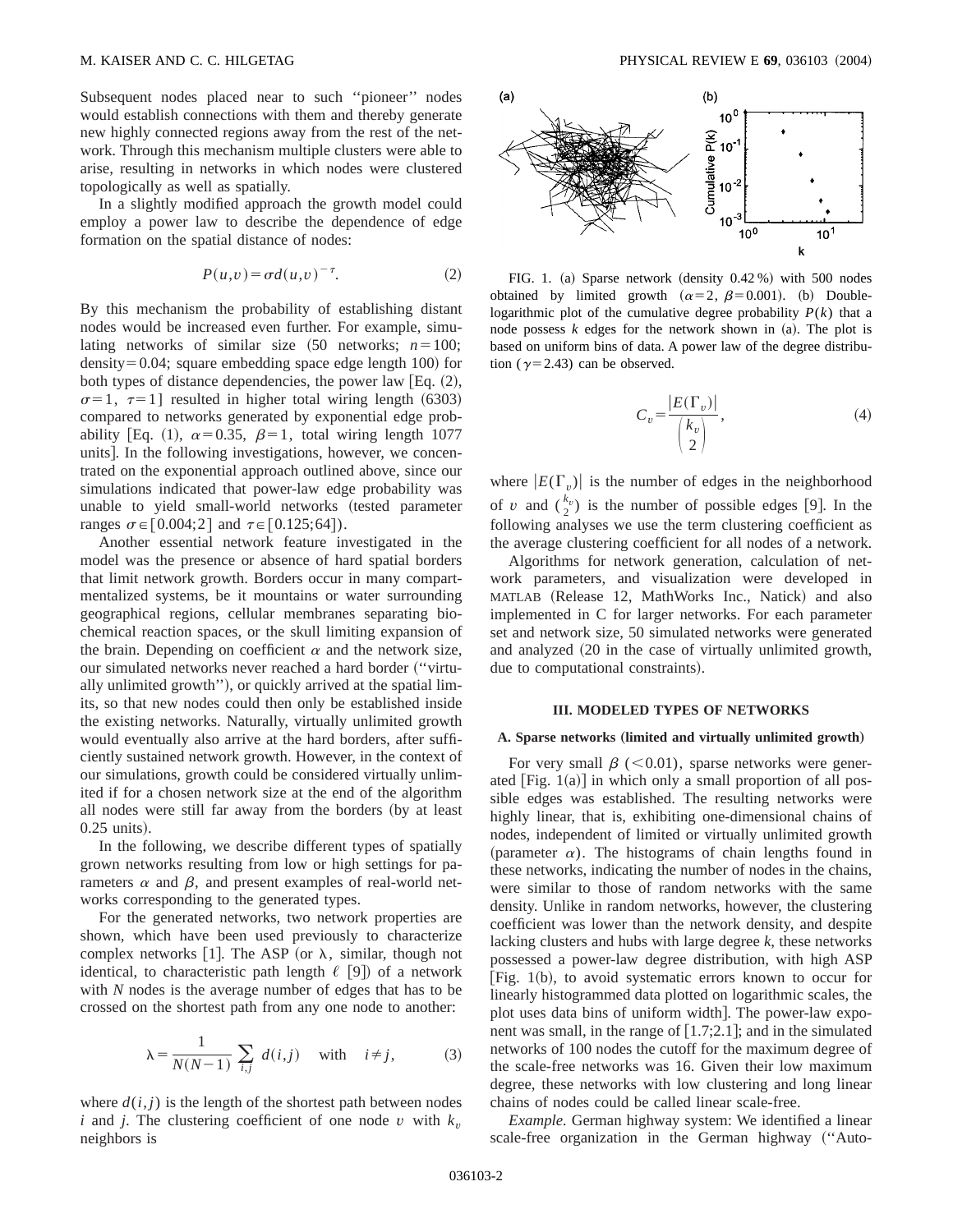

FIG. 2. (Color online) Comparison of small-world properties of spatial and random networks for  $N=100$  nodes. Each data point represents the average for  $50$  networks.  $(a)$  Ratio of the clustering coefficient *C* of the generated networks to the clustering coefficient for comparable random networks. A large ratio is one feature of small-world networks. (b) Ratio of the average-shortest paths (ASP) of spatial-growth and comparable random networks.

bahn") system. The highway network of 1168 nodes was compiled from data of the ''Autobahn-Informations-System'' [14]. The ratio of clustering coefficient and density of the highway system, which can be seen as a linearity coefficient, was 0.64. This system is also an example for a scale-free (exponent  $\gamma$ =2.8), yet not small-world, network, as its ASP was twice as large as for comparable random networks.

A similar type of organization was also found for scalefree protein-protein interaction networks  $[15]$  ( $k_{max} \approx 20$ ).

#### **B. Dense networks** (limited and virtually unlimited growth)

For higher edge probability ( $\beta \rightarrow 1$ ), a noteworthy difference between limited and virtually unlimited growth became apparent. While it was impossible to generate high network density under virtually unlimited growth conditions, the introduction of spatial limits resulted in high density and clustering, as well as low ASP. This was due to the fact that, in the virtually unlimited case, new nodes at the borders of the existing network were surrounded by fewer nodes and therefore formed fewer edges than central nodes within the network. In the limited case, however, the network occupied the whole area of accessible positions. Therefore, new nodes could only be established within a region already dense with nodes and would form many connections.

Figure 2 shows the relation between small-world graph properties and growth parameters  $\alpha$  and  $\beta$  for networks consisting of 100 nodes. The ratio of the clustering coefficient in spatial growth compared to random networks was larger than one (indicating small-world graphs), if the values for  $\alpha$  and  $\beta$  were high [Fig. 2(a)]. The ASP in the generated networks normalized by the ASP in random networks with similar density was similar for low values of  $\alpha$  and high values of  $\beta$ . For these networks the likelihood of edge formation was high and—because of the low value of  $\alpha$ —independent of spatial distance. Such networks resembled random growth, with the clustering coefficient possessing the same value as the density  $(C/C_{random} \approx 1)$ .

In a small interval of intermediate values for  $\alpha$  ( $\alpha \approx 4,\beta$ )  $=1$ ), networks exhibited properties of small-world networks [ASP and clustering coefficient shown in Fig. 3(a)]. Here, the ASP was comparable to that in random networks of the same size ( $\lambda \approx \lambda_{random}$ ), while the clustering coefficient was 39%



FIG. 3. (Color online) Exploration of model parameter space. (a) For dense networks ( $\beta=1$ ,  $N=100$  nodes), an increased dependence of edge formation on distance (parameter  $\alpha$ ) led to an increase of ASP  $(diamond)$  and a decrease in clustering coefficient  $C$ (triangles). (b) Overview of network types for different spatialgrowth parameters ( $N=100$  nodes). Low values of  $\alpha$  made edge formation independent of distance and resulted in random networks. For large values of  $\alpha$  only nodes near the existing network could establish connections, and the hard borders were not reached (virtually unlimited). The area labeled linear scale free was a region in which networks were sparse and highly linear and showed a scalefree degree distribution occurred. Only a small part of the parameter space displayed properties of small-world networks.

higher than in random networks (Ref.  $[9]$ , p. 114). An overview of the parameter space and the resulting random, smallworld, virtually unlimited or linear scale-free networks is given in Fig.  $3(b)$ .

*Example.* Cortical connectivity: One biological example for small-world spatial networks with high clustering coefficient and high density is the well-studied clustered systems of long-range cortical connectivity in the cat and macaque monkey brains  $\left[2,16,17\right]$ . We employed the model in order to generate networks with identical number of nodes and edges and comparable small-world properties. While small-world networks could be generated in the appropriate parameter range of the model [Fig.  $3(b)$ ], the biological networks featured even stronger clustering. We found, however, that such networks could be produced by extending the local range of high connection probability, so that  $P=1$  for Euclidean distances of  $d_{cat} < 0.18$  and  $d_{macaque} < 0.11$ , *P* decaying exponentially as before for larger distances (this was implemented by setting  $\alpha_{cat} = 5$ ,  $\alpha_{macaque} = 8$  and for both networks  $\beta$  $=$  2.5 and thresholding probabilities larger than one to one). The modified approach therefore combined specific features of the biological networks with the general model of limited spatial growth. This yielded networks with distributed, multiple clusters, and average densities of around 30% (for simulated cat brain connectivity) and 16% (monkey connectivity). Moreover, these networks had clustering coefficients of 50% and 40%, respectively, very similar to the biological brain networks  $[2]$ , as shown in Table I.

Comparison of the biological and simulated degree distributions, moreover, showed a significant correlation (Spearman's rank correlation  $\rho$ =0.77 for the cat network, *P*<3  $\times 10^{-3}$ ; and  $\rho = 0.9$  for the macaque network,  $P < 2$  $\times 10^{-5}$ ). On the other hand, the Barabasi-Albert (BA) model [3], using growth and preferential attachment, yielded similar densities and clustering coefficients (with clustering coeffi-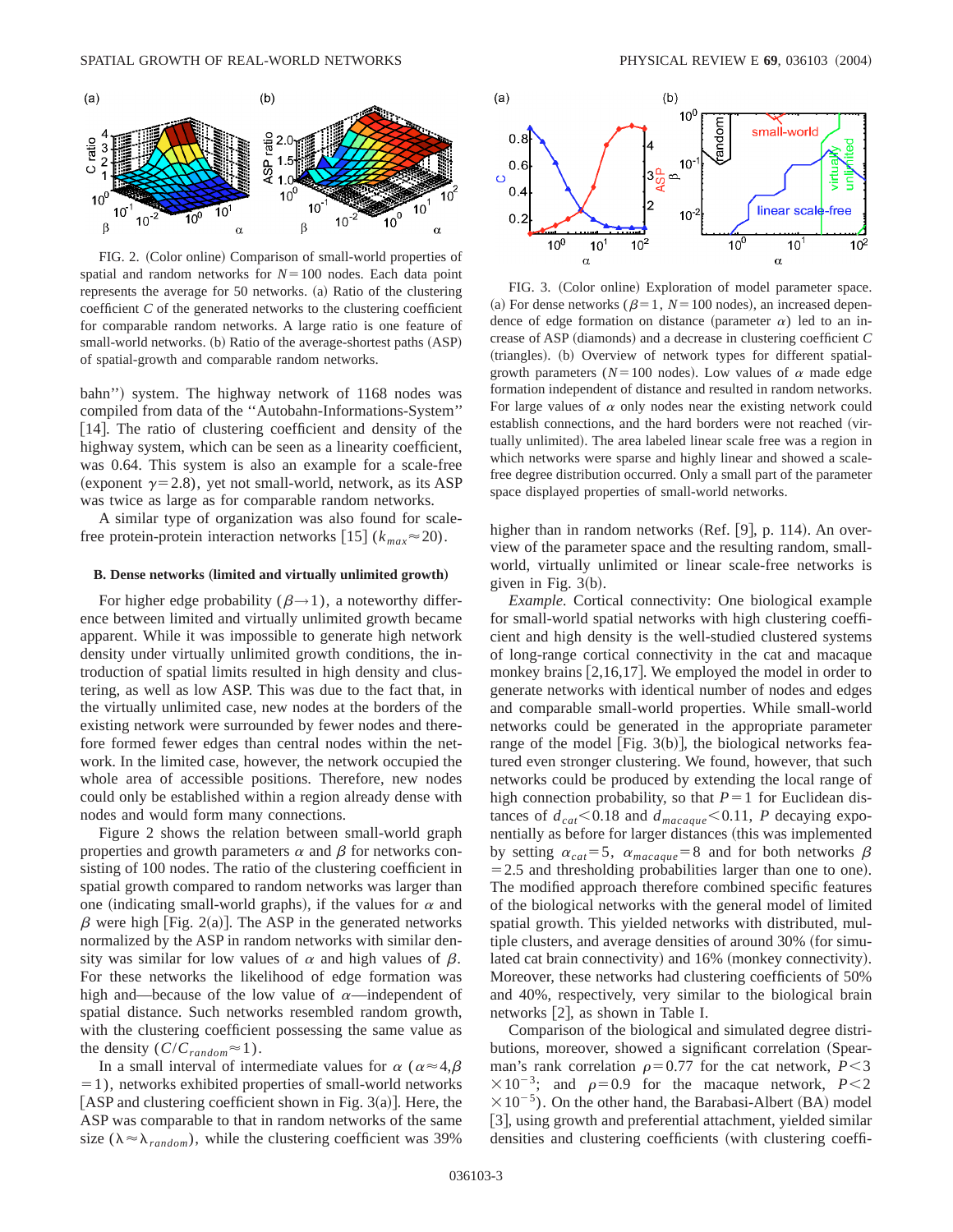TABLE I. Comparison of cortical and simulated networks. Shown are the clustering coefficient *C*<sub>cortical</sub> of cortical networks of cat and macaque with a given number of nodes *n* and density *d* as well as the clustering coefficient  $C_{spatial\ growth}$  of generated networks with identical node number and similar density.

|         | n  | $\iota$ | $C_{cortical}$ | $C_{spatial\ growth}$ |
|---------|----|---------|----------------|-----------------------|
| Cat     | 55 | 0.30    | 0.55           | 0.5                   |
| Macaque | 73 | 0.16    | 0.46           | 0.4                   |

cients being much larger than network densities, cf. Ref. [18]). However, the BA model was unable to generate multiple clusters as found in the real cortical networks.

In contrast to limited growth, virtually unlimited growth simulations with high  $\beta$  resulted in inhomogeneous networks with dense cores and sparser periphery. It is difficult to imagine realistic examples for strictly unlimited development, as all spatial networks eventually face internal or external constraints that confine growth, may it be geographical borders or limits of their energetic and material resources. However, virtually unlimited growth may be a good approximation for the early development of networks before reaching borders.

## **IV. CLASSIFYING TYPES OF NETWORK DEVELOPMENT**

Different network growth types can be distinguished by assessing the evolution of network density and clustering coefficient. Growth with preferential attachment as well as spatial growth lead to clustering coefficients *C*(*N*) that depend on the current size of the network, that is, the number of nodes,  $N$  [Fig. 4(a)]. While  $C(N)$  decreases with network size for networks generated by the BA Model  $|3|$ , it remains constant for spatial-growth networks. Virtually unlimited or limited spatial growth can thus be distinguished, since density decreases with network size for unlimited growth, while remaining constant for limited growth  $\lceil$  Fig. 4(b) $\rceil$ .

*Example.* Evolution of metabolic networks: We applied this concept to classifying the development of real-world biological networks. The evolution of metabolic systems, for instance, can be seen as an incorporation of new substances and their metabolic interactions into an existing reaction network. Reviewing 43 metabolic networks in species of different organizational level  $[19]$ , the clustering coefficient of these systems remained constant across the scale  $[20]$ , whereas their density  $[Fig. 4(c)]$  decreased with network size. This indicated features of virtually unlimited network growth. The relation between the number of links and nodes in these systems was linear [Fig. 4 $(d)$ ], with a slope of 5.2, so that the number of interactions of a metabolite was not increasing with network size. Such linear growth may ensure that the metabolic systems remain connected (with the number of reactions larger than substances, as a necessary condition for connectedness), while not becoming too complex too quickly (as, for instance, with exponential addition of new reactions).

### **V. CONCLUSIONS**

We have proposed a different kind of spatial-growth mechanism, incorporating both limited and virtually unlim-



FIG. 4. (Color online) Comparison of the dependence of clustering coefficient  $C(N)$  and density on network size (number of nodes,  $N$ ). (a) For the simulated networks the clustering coefficient remained constant for limited (triangles,  $\alpha=5$ ,  $\beta=1$ ) and virtually unlimited (boxes,  $\alpha$ =200,  $\beta$ =1) spatial growth, but decreased for growth with preferential attachment (diamonds). (b) Density was independent of network size only for limited spatial growth.  $(c)$ Density depending on network size (N) for the metabolic networks of 43 different organisms  $(15)$ .  $(d)$  A critical measure for network development was the dependence of network size on the number of links. For metabolic networks, this relationship was strongly linear.

ited growth, that can produce a variety of metric real-world networks. The metric is not limited to Euclidean space as in the discussed examples, but may also use measures of similarity to define the link probability  $(e.g., social relations)$  $[21]$ .

In contrast to previously studied spatial graphs  $[9]$ , networks generated by our model were always connected. Moreover, the approach was able to generate small-world graphs, which is thought not to be possible in the spatial graph model in which positions are chosen randomly *before* edge formation  $[9]$ . Finally, the model was also able to produce scale-free networks with relatively low maximum degree, similar to, for example, the German highway system.

A systematic evaluation of model parameter space was carried out at the specific network size of 100 nodes, which was feasible computationally. It would be interesting to also evaluate larger or smaller network sizes and to investigate for them, if small-world networks can be generated in a larger range of parameters  $\alpha$  and  $\beta$ .

Several algorithms have been proposed for the generation of different types of topological networks, in which links do not reflect physical distances, but merely the connectivity of the system  $[1,3,22]$ . Examples for such networks include the World Wide Web, financial transaction networks, and, to some extent, networks of airline transportation. The present model extends previous approaches to the development of spatial networks, such as cellular and brain connectivity networks, or food webs and many systems of social interactions. Spatial as well as temporal constraints shape network growth, and intrinsic or external spatial limits may determine essential features of the structural organization of linked sys